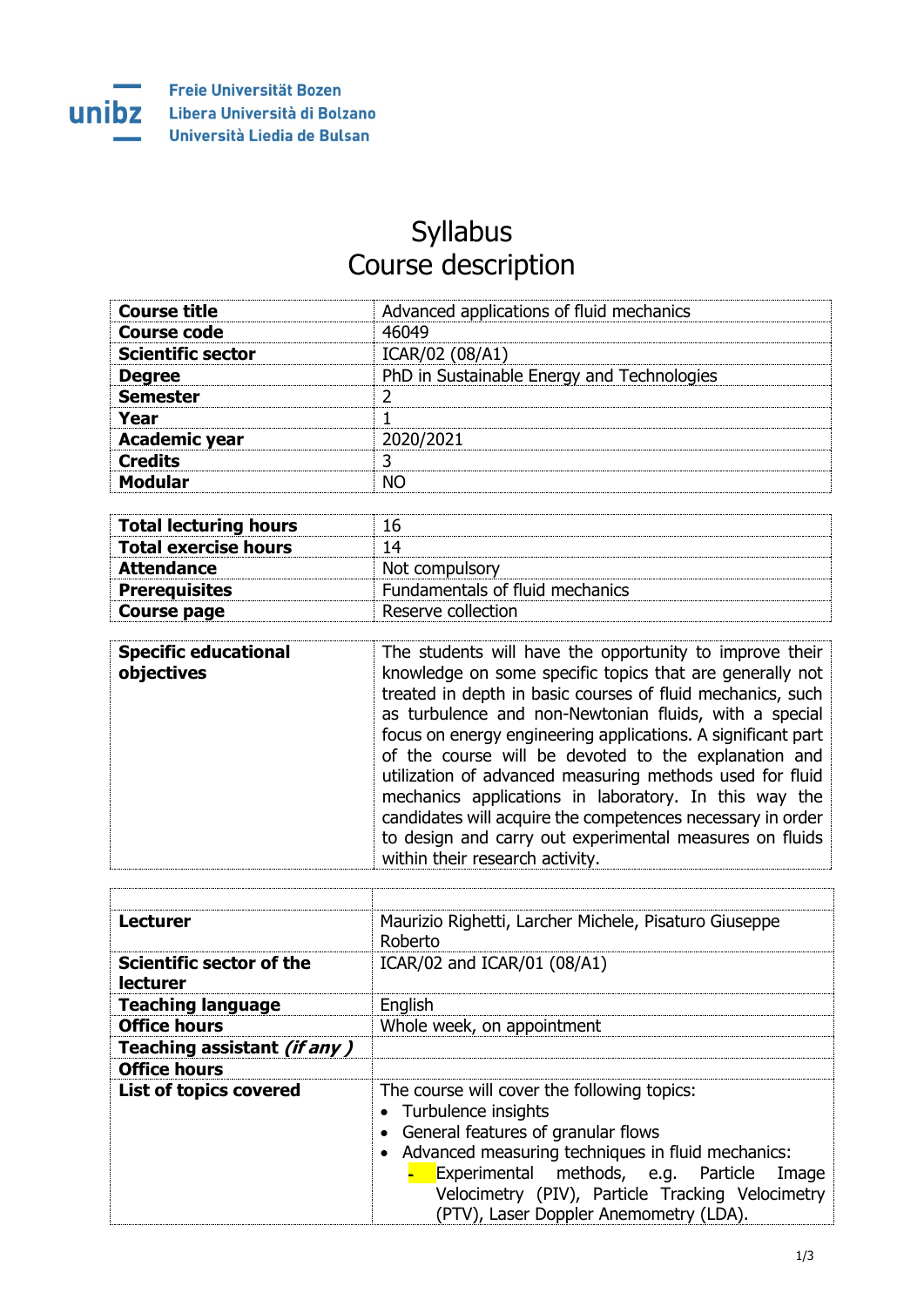## Е and the

|                        | Experimental instruments<br>$\overline{\phantom{0}}$<br>rerimental applications<br>$\overline{\phantom{0}}$ |
|------------------------|-------------------------------------------------------------------------------------------------------------|
| <b>Teaching format</b> |                                                                                                             |

| <b>Learning outcomes</b>                                      | By the end of the course, students are supposed to be able<br>to:<br>- Knowledge and understanding: explain the main<br>principles relevant to the topics addressed in the course;<br>develop an intuitive comprehension.<br>- Applying knowledge and understanding: give examples of<br>real applications and practical problems to underline how<br>the topics treated in the course are used within scientific<br>and engineering activity.<br>Making judgements: show the ability to make<br>autonomous judgements in the choice and comparison of<br>the suitable methods and tools for the solution of scientific<br>and engineering problems involving the mechanics of<br>fluids.<br>- Communication skills: communication skills to correctly<br>and properly present the concepts acquired in the course<br>and the analysis of experimental results.<br>- Learning skills: Ability to autonomously extend the<br>knowledge acquired during the study course by reading<br>and understanding scientific and technical documentation. |
|---------------------------------------------------------------|------------------------------------------------------------------------------------------------------------------------------------------------------------------------------------------------------------------------------------------------------------------------------------------------------------------------------------------------------------------------------------------------------------------------------------------------------------------------------------------------------------------------------------------------------------------------------------------------------------------------------------------------------------------------------------------------------------------------------------------------------------------------------------------------------------------------------------------------------------------------------------------------------------------------------------------------------------------------------------------------------------------------------------------------|
| <b>Assessment</b>                                             | The assessment is based on a discussion on the topics<br>covered within the course and on the presentation of the<br>analysis of the results of the experimental activity.                                                                                                                                                                                                                                                                                                                                                                                                                                                                                                                                                                                                                                                                                                                                                                                                                                                                     |
| <b>Assessment language</b>                                    | English                                                                                                                                                                                                                                                                                                                                                                                                                                                                                                                                                                                                                                                                                                                                                                                                                                                                                                                                                                                                                                        |
| <b>Evaluation criteria and</b><br>criteria for awarding marks | Students will be evaluated on the base of the oral<br>discussion. Evaluation is based on a 30 points scale.<br>At the examination, knowledge and understanding of the<br>topic (25%), the attitude at applying knowledge and<br>understanding (20%) and at making judgments (20%), the<br>communication skills (20%) and the learning skills (15%)<br>will be assessed.                                                                                                                                                                                                                                                                                                                                                                                                                                                                                                                                                                                                                                                                        |
| <b>Required readings</b>                                      | The topics will be sampled out of different books and<br>scientific publications. Attending requirely the classes is                                                                                                                                                                                                                                                                                                                                                                                                                                                                                                                                                                                                                                                                                                                                                                                                                                                                                                                           |

| NGYAN GA TGAANIYY             | THE topics will be sampled out of americate books and<br>scientific publications. Attending regularly the classes is<br>highly recommended. Some material will be made available<br>in the reserve collection. |
|-------------------------------|----------------------------------------------------------------------------------------------------------------------------------------------------------------------------------------------------------------|
| <b>Supplementary readings</b> | C. Bailly & G. Comte-Bellot, Turbulence, Springer, 2015                                                                                                                                                        |
|                               | H. Tennekes & J.L. Lumley, A First Course in Turbulence.<br>MIT Press, Cambridge 1972                                                                                                                          |
|                               | J.O. Hinze, Turbulence, McGraw-Hill International Book<br>Company, New York, 1975                                                                                                                              |
|                               | Y.A. Cengel, & J.M. Cimbala, Fluid Mechanics<br>Fundamentals and Applications, 2006, McGraw-Hill                                                                                                               |
|                               | Zhang, Zhengji. LDA Application Methods: Laser Doppler<br>Anemometry for Fluid Dynamics. Berlin: Springer, 2010                                                                                                |